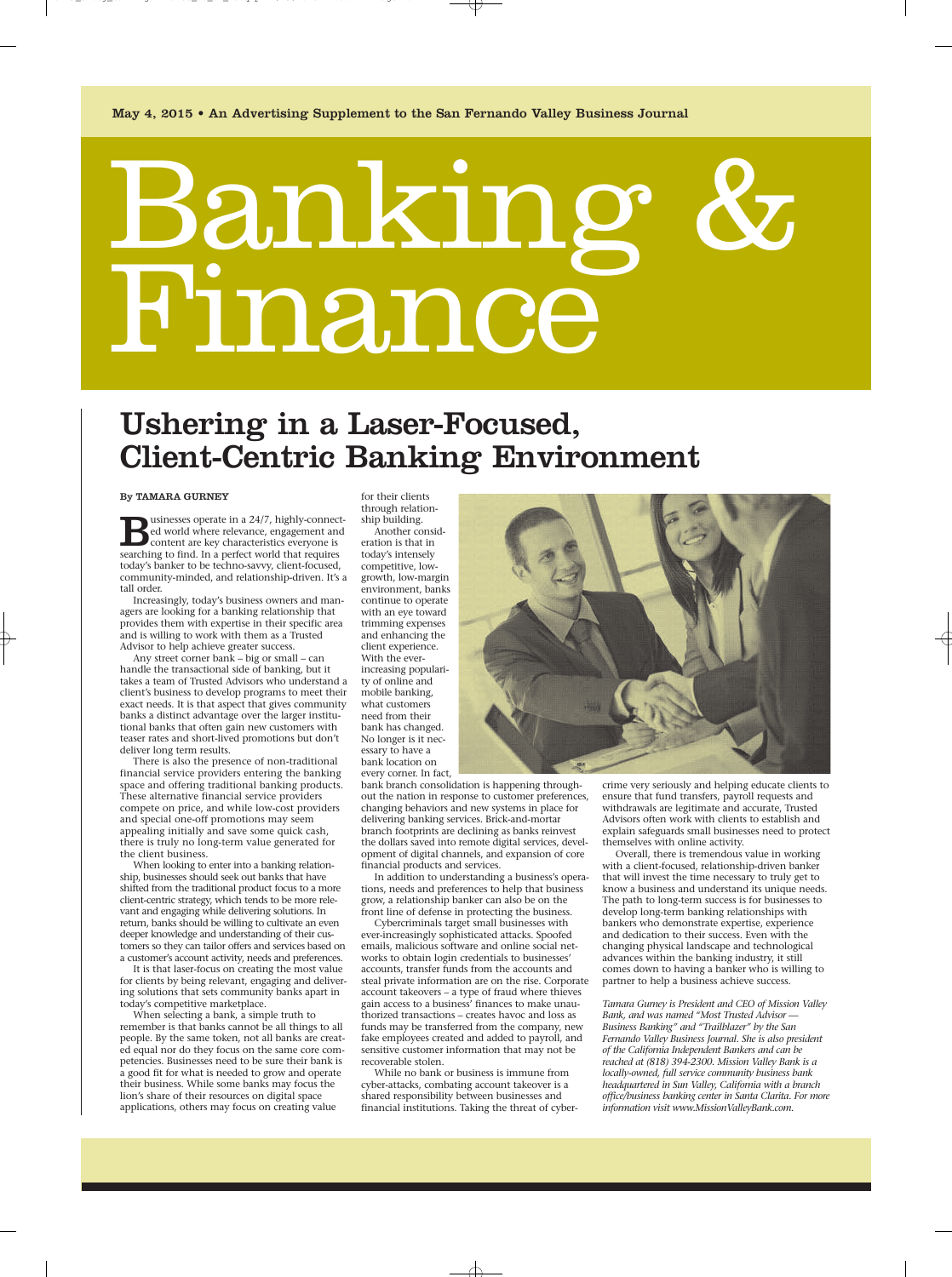#### BANKING & FINANCE

## The Four Components of an Effective Business Plan

#### By MARLA CLEMOW

**Having a well-thought-out business**<br>plan can help a business owner<br>and objectives, yet according to a recent plan can help a business owner stay focused on company goals Wells Fargo survey, only 33 percent of small business owners said they have a formal, written business plan.

Even though many business owners have ideas for plans in their heads, those who put plans in writing are more optimistic about the coming year. In the survey, business owners with formal plans were more likely to say that in the next 12 months they planned to add jobs at their companies, expected revenues to increase, anticipated increasing their capital spending and intended to apply for new credit.

Why do business owners with written plans have more optimism? While there may be many reasons, from our experience working with small businesses, business owners in general benefit from creating a formal plan because it serves as the foundation for long-term success. It can help you prioritize how to spend your time and money, and set effective business goals.

The challenge for many business owners is getting started. To help, we've identified four critical components that should be in any business plan. Here are the key areas we recommend for every plan:

**Company overview** – The overview should provide a description of the business, including what products or services you sell. It should outline your professional or industry experience, the history of your business, and your business structure, including staffing and management roles and responsibilities. In addition, the overview should house a detailed marketing plan.

**Analysis** – Competitive intelligence and customer insights are a key part of developing your business plan. In this section, you should include data on competitors within your industry. It's also a good place to explore prospective customers that might be a fit for your products and services, and define how you intend to reach them. Building this information into your business plan is intended to provide you with a competitive advantage, and helps you to finetune your marketing efforts and maximize sales.

**Financial Data** – A business plan should include a financial data section. It's the place to outline your starting balances, how you plan to make money and sales forecasts. Keeping financial information updated and organized can be a challenge for many business owners, yet an essential process to more easily plan for growth, manage cash flow and prepare for unexpected expenses.

**Executive Summary** – This part of the plan is often considered the most important when seeking financing. This section provides a high-level summary of the business, and recaps the key features of your business plan in one page or less, including who you are, what you sell, and who you sell to, and a financial summary.

To help simplify the business planning process, Wells Fargo recently introduced a new, comprehensive resource on WellsFargoWorks.com: The Business Plan Center. This new, complimentary offering includes two new tools:

• The Business Plan Tool is step-bystep guide for creating your own written business plan;

• The Competitive Intelligence Tool provides business owners with up-to-date insight on competitors in the market.

The Business Plan Center delivers an integrated learning experience, and is available to all business owners – both customers and non-customers. It is a natural extension of the support we currently offer through Wells Fargo Works *for Small Business*.

Developing your business plan isn't a one-time process. It requires regular maintenance as your business evolves and your needs change. Every business owner will experience successes and challenges on their entrepreneurship journey, and revising your business plan during these times will help you celebrate accomplishments, establish new goals, and plan for the future based on lessons learned.

As a business owner, your focus is on running the business, and time away from day-to-day tasks is limited. Yet we've learned from business owners we serve that taking time to develop and maintain a streamlined business plan can save you time and better manage your money in the long run.

*Marla Clemow is Region President for Wells Fargo's Los Angeles Metro Region. She can be reached at marla.clemow@wellsfargo.com. To help more small businesses achieve financial success, Wells Fargo introduced Wells Fargo Works for Small Business – a broad initiative to deliver resources, guidance and services for business owners. For more information about Wells Fargo Works for Small Business, visit: WellsFargoWorks.com or follow them on Twitter via @WellsFargoWorks.*

## Reward Cards Rising in Popularity, Valued Among Consumers

**A** n overwhelming majority of cred-<br>
it card users — 83 percent — have<br>
rewards programs associated with<br>
their cards according to a new survey it card users — 83 percent — have their cards according to a new survey released by the American Bankers Association. This figure is an increase from the 77 percent who said they had rewards programs on at least one of their cards in November of 2012. ABA has released this and other data in the latest issue of The Credit Line, which examined the marketplace for rewards and how consumers use them.

According to the survey, nine in 10 cardholders (93 percent) find their rewards programs easy to understand. A majority (57 percent) said they were "very easy to understand," while 36 percent said they were "somewhat easy to understand."

"The increased prevalence of rewards cards speaks to their importance among consumers who appreciate being rewarded for their loyalty," said Molly Wilkinson, executive director of ABA's Card Policy Council.

"Cardholders find it easy to take advantage of the best deals based on the type of rewards they value the most. The wide variety of rewards programs and the fact that they're user-friendly are just two of the many reasons they are so popular in today's marketplace."

#### Cash-Back is King Among Consumers?

The survey found that cash-back is not only the most common reward (utilized by 51 percent of card holders) – it is also the most appealing to consumers. A majority of cardholders (55 percent) identified cashback cards as the credit card reward program that appeals to them the most.

General points cards that allow points collected to be redeemed for things like gift cards and electronics rank second in cardholder preference (23 percent), followed by airline miles (13 percent), hotel points cards (5 percent) and other types of rewards programs (1 percent). Only 2 percent of credit card holders say that nothing appeals to them when it comes to reward programs offered by credit card issuers.

The primary motivation for cardholders when choosing a credit card varied, but most indicate three factors that come into play: a low APR (35 percent), a valuable rewards program (29 percent) and the absence of a specific type of fee (25 percent).

#### Consumer Satisfaction: More Than 90 Percent Happy with Their Cards?

The survey found that 78 percent of U.S. adults have at least one credit card, including 33 percent who have three cards or more. Among respondents who have a credit card, nine in 10 (91 percent) say that they are satisfied with their credit cards, including nearly half (46 percent) who say they are very satisfied.

"Providing excellent customer service is of paramount importance to card issuers," Wilkinson said. "Valuable rewards programs and rapid response to customer concerns are just two ways issuers are meeting consumer needs day in and day out."

#### About the Survey

These are findings from an Ipsos poll conducted March 11 to 13, 2015. For the survey, a sample of 1,006 U.S. adults age 18 and over was interviewed online, including 774 respondents who say that they have at least one credit card. The precision of Ipsos online polls is measured using a credibility interval. In this case, the poll has a credibility interval of plus or minus 3.5 percentage points for all respondents.

*Information for this article was provided by the American Bankers Association.*

### The Average Americans' Monetary Situation Has Improved So Far in 2015

Decreases in inflation, personal taxes, and underemployment have lifted Americans' overall financial satisfaction further into positive territory, according to the Q1 2015 PFSi (Personal Financial Satisfaction Index) released today by the American Institute of CPAs (AICPA).

The PFSi—which weighs a variety of economic factors to calculate the financial standing of a typical American —measured at 13.1 for the first quarter of 2015. This reflects a 6.5 point increase from the prior quarter and an 18.4 point increase from one year ago.

While the Pleasure Index score—driven by improvements in job openings (up 2.6 percent) and real home equity (up 1.7 percent) advanced slightly (up .2 points) from the last quarter, the vast majority of the overall gain of the PFSi is attributed to the 10.5 decline in the Pain Index. Much of this gain can be attributed to a decrease in inflation—the most volatile pain factor—which was driven by a dramatic decline in oil prices in the last quarter.

"The increase in the PFSi signifies that

the average Americans' financial situation should be in better shape now than it was prior to the start of the year," said Susan Tillery, CPA/PFS and member of the AICPA's PFP Executive Committee. "As inflation has decreased and more people are finding full time work, this is an opportune time to analyze your personal financial plan and take steps to build up reserves and refinance high interest debt."

The largest contributing factors to the reduction in the Pain index score this quarter were inflation (which declined 20 points), loan delinquencies (which declined 5 points), and underemployment (which declined 2 points). Personal taxes declined by two points from last quarter.

"Despite slight advances and declines within the financial pleasure and pain factors in the last quarter, the continued improvement in the PFSi score indicates that Americans' financial opportunities have continued to expand faster than their potential loss in financial well-being," added Tillery.

"Now is an excellent time for Americans to be reviewing their own financial situation with a CPA financial planner. This relationship will help them feel more confident in their decisions and financial strategies going forward."

The PFSi, calculated as the Personal Financial Pleasure Index minus the Personal Financial Pain Index represents the financial standing of a typical American, uses both proprietary and normalized official U.S. Government data.

Pleasure factors include the proprietary PFS 750 Market Index, comprised of the 750 largest companies by market capitalization trading on the U.S. markets, excluding ADRs, mutual funds and ETFs. The other components are the AICPA's CPA Outlook Index, Real Home Equity Per Capita and Job Openings Per Capita. Pain factors include inflation, personal taxes, loan delinquencies and underemployment.

Additional information on the PFSi can be found at: www.aicpa.org/PFSI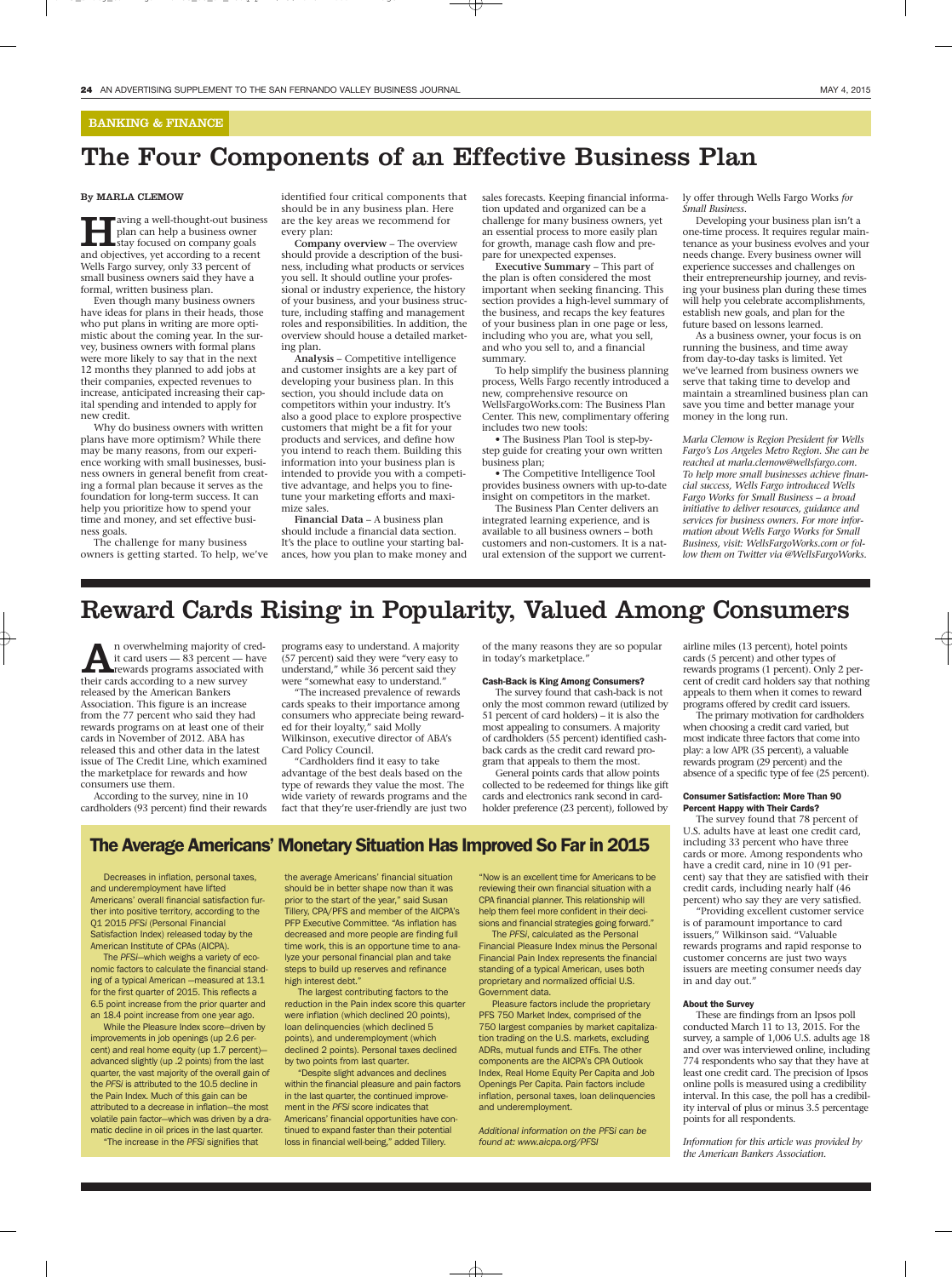$M\!V\!B$  Most

**TRUSTED** ADVISOR

## **MISSION VALLEY BANK**

YOUR SUCCESS IS OUR MISSION



*Tamara Gurney*  President & Chief Executive Officer *2011 Trusted Advisor – Business Banker*  and *2011 Trailblazer* by the San Fernando Valley Business Journal



*Marianne Cederlind*  Senior Vice President Chief Business Banking Officer *2012 Trusted Advisor – Business Banker* by the San Fernando Valley Business Journal



*Jahun Smith*  Vice President Branch Manager *2013 Trusted Advisor – Business Banker*  by the San Fernando Valley Business Journal *Lola Forbis*  Vice President and Relationship Manager *2014 Trusted Advisor – Business Banker* by the San Fernando Valley Business Journal

**ESS STORY IS A TRUSTED ADVISOR Bank with a trusted source.**

FULL-SERVICE BUSINESS BANKING ACCOUNTS RECEIVABLE LENDING MERCHANT BANKCARD SERVICES COMMERCIAL LENDING EQUIPMENT FINANCING SBA FINANCING

MISSIONVALLEYBANK.COM



Branches located in: **SAN FERNANDO VALLEY SANTA CLARITA VALLEY<br>
CORPORATE HEADQUARTERS CENTRE POINTE BUSINE** 818.394.2324 661.775.4113

**CORPORATE HEADQUARTERS CENTRE POINTE BUSINESS BANKING CENTER**<br>9116 Sunland Blvd., Sun Valley 26415 Carl Boyer Drive, Santa Clarita 26415 Carl Boyer Drive, Santa Clarita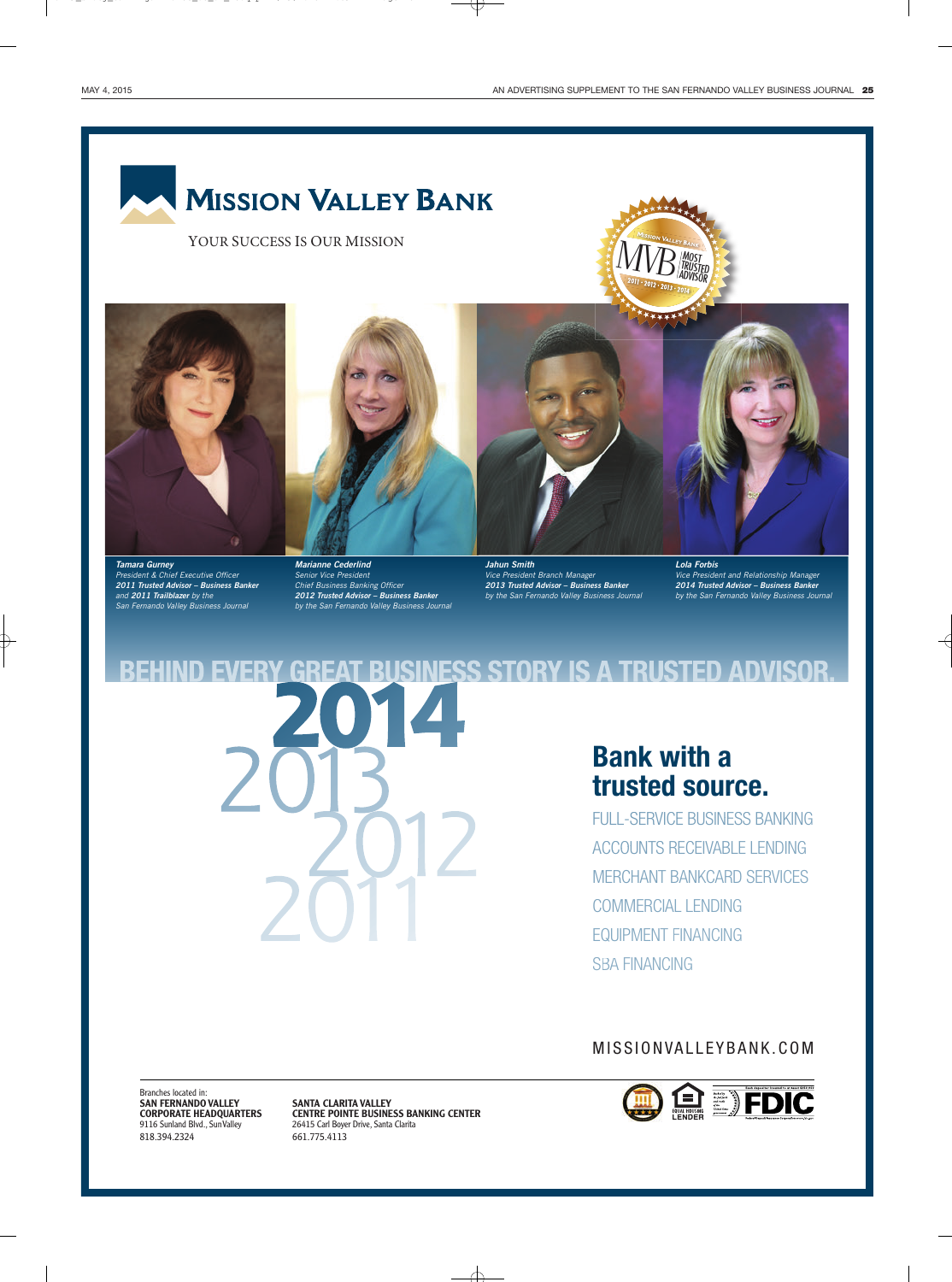#### BANKING & FINANCE

## How to Make the Most Out of Your Company's Cash Flow

#### By LUKE BARWELL

**M** est managers think a lot about<br>about it, discuss it with banker<br>and constantly search for ways to cash flow. We forecast it, worry about it, discuss it with bankers, and constantly search for ways to improve it. The reason we do these things is that growing businesses need cash—for next week's payroll, for overdue bills, for C.O.D.s, for the Internal Revenue Service, for loan payments.

There are, however, significant differences between cash and cash flow. One of these differences is that we all know what cash is, but people seem unable to agree about cash flow.

What's going on here? Many top ranking business owners are presumably intelligent, well educated, and experienced in business analysis. They all agree that positive cash flow is vital to a company, but they can't agree on what cash flow actually is. If they don't know, how are you supposed to know what you're doing when you try to calculate and manage your own flow?

My advice is this: don't get bogged down in these conflicting interpretations. Your concern is cash, not cash flow. You can't spend cash flow. In fact, no single measure of cash flow has any meaning; it doesn't exist. (Neither does "cash flow per share," for that matter—it's a number with all the precision and significance of, say, "moderately happy customers per share.")

Now I realize that most bankers and accountants have a standard definition for cash flow. The last time I applied for a business loan, for example, the cash-flow calculation was about halfway down the application form: profits plus depreciation plus other non-cash charges equals cash flow. The calculation on this form looked very official—typeset and all. And maybe it was useful to the bank. But it was worth zilch to me as a manager.

Granted, with everything else being equal, you'll tend to have more cash if accounting profits are high than if they're low. And, at least for awhile, you'll tend to have more cash if many of your expenses

are for non-cash items, such as depreciation. But these accounting numbers only partially help to explain the amount of cash you have available each day to meet your financial obligations. And they're not much help at all if you want to figure out where you should do some fine-tuning to cut down on your cash outflow.

To understand what's really happening with your cash, you should forget about a single cash-flow number. Instead, think about the various reasons that cash flows in and out of your business. Most people agree there are three general categories: cash flow from operations, from investments, and from financing.

Cash flow from financing is pretty straightforward. It details all your cash transactions involving equity and interest-bearing debt. Your net cash provided by financing activities will be the proceeds from any loans, less loan payments, and the proceeds from issuing common stock, less dividends paid. And that's it.

In most private companies, cash flow from investments deals primarily with the purchase and sale of fixed assets. As such, it is a category that generally uses cash, rather than supplies it. At times, however, this category can provide cash. A couple of years ago, for example, I was working with a manufacturer of lawn and garden supplies. Since freight was a significant cost for us, we had started to subcontract manufacturing near our major markets. When a recession hit our industry, we decided to sell our manufacturing plant and simply hire more subcontractors to take over the production. The net effect was that we raised the cash we needed and were still able to satisfy our customers. That's not the first time I've generated desperately needed cash by liquidating underused assets.

Cash flow from operations—the third category—is what most people are talking about when they look at cash flow. It's the most difficult of the three categories to get a handle on, though in theory it's simple enough. You want to measure the cash

coming in from customers against payments going out. One reason for the conflicts that arise over this number is that outside analysts must back into the calculation because they don't have access to detailed company records and must rely instead on income statements and balance sheets. They begin with operating profits, add such non-cash expenses as depreciation and amortization, then adjust for changes in the balances of the assets and liabilities associated with company operations.

The problem is, you, too, may lack the information you need to report cash flows from operations the way you'd want to. Ideally, you'd get net cash from operating activities by taking the cash received from customers and deducting from it cash paid for merchandise, administrative and selling expenses, and income taxes. (Since in many ways, the payment of income taxes is a separate issue from dayto-day operations, I occasionally show income taxes as a fourth major category.) This allows you to analyze where your cash is going and to plug leaks if need be.

But if your accounting system is like most, it probably doesn't detail the amount of cash spent each month for inventory, for example, or for individual operating expenses. Instead, your system merely reports the cash you spent on accounts payable. That will give you a total cash figure, but not in the detail that will be useful to you in managing your operating cash flow.

Still, there is hope for the future. Since the accounting profession has begun to place more emphasis on cashflow reporting, the chances are good that in the next few years accounting software will become available that will report actual operating cash flows. Until then, you too may be stuck with backing into the numbers.

Even if that is the case, there are a number of ways you might want to modify your cash-flow reports. I sometimes calculate a subtotal of cash flows from operations and investments, often called

the free cash flow. Free cash flow is the amount of cash that is available to pay lenders and owners their due. Of course, most businesses, when they're growing quickly, will experience negative free cash flows. Keeping this subtotal in front of you, however, emphasizes that for longterm viability a business must be able to generate positive free cash flows.

If you are lucky enough to have a business with excess cash, you probably have a portfolio of marketable securities, which is the equivalent of cash. If so, your statement of cash flow probably would be clearer if you made this a category in its own right, separate from the investments category.

To people who, up until now, always thought cash flow meant net income plus depreciation, these methods of reporting cash flow may come as a shock. But they will help you get a better understanding of where your cash went, why it went there, and what you can do to improve those flows in the future.

When I worked with the manufacturer of lawn and garden supplies, for instance, by categorizing the sources of cash by operations, financing, and investment, we clearly understood how selling the plant affected cash flow. In the operations section, we had recorded that by eliminating an underused plant, we had reduced operating expenses and had thus saved cash. The investment category showed the cash we had generated by selling the plant. And, according to the finance section, we'd also reduced debt by paying off some of the liabilities.

By categorizing the cash flow this way, it demonstrated in a lot more detail where our cash came from. And, perhaps most important, we couldn't deceive ourselves that any more came from operations than actually showed up in the operations section.

*Luke Barwell is an independent business data training specialist and management consultant.*

## Outliving Money is Top Retirement Concern

mericans' are fearful of outliving their money in retirement and feeling stressed about healthcare costs, according to a new survey from the American Institute of CPAs. The AICPA PFP Trends Survey of CPA financial planners—many of whom work with high-net worth individuals—found that more than half (57 percent) of CPA financial planners cited running out of money as the top retirement concern for their clients. This was followed by uncertainty on how much to withdraw from retirement accounts (14 percent) and healthcare costs (11 percent). The survey, which includes responses from 548 CPA financial planners, was fielded from February 3 to February 26.When asked about the top three sources of clients' financial and emotional stress about outliving their money, planners cited healthcare costs (76 percent), market fluctuations (62 percent) and lifestyle expenses (52 percent) as the primary issues. Additional causes for financial stress were unexpected costs (47 percent), the possibility of being a financial burden on their loved ones (24 percent) and the desire to leave inheri-

tance for children (22 percent)."With all of the financial uncertainty surrounding retirement, running out of money is directly tied to a number of issues that high-net worth clients are juggling simultaneously," said Lyle K. Benson, CPA/PFS, and chair of the AICPA's PFP Executive Committee. "To help alleviate their clients' longevity concerns, CPA financial planners integrate tax planning strategies to maximize income in retirement. This approach considers a client's current situation and anticipates their lifestyle spending in retirement to ensure they stay on track in the event of an unexpected life event."The survey results showed that unexpected events are not abstract concerns; they are having an impact on retirement planning for a large number of clients. These issues include long-term healthcare concerns (impacting 42 percent of clients), caring for aging relatives (28 percent), diminished capacity (26 percent), divorce (18 percent), job loss (18 percent) and adult children returning home (18 percent).Some of these concerns are becoming prevalent. When asked to compare to client experiences

five years ago, respondents reported increases in clients being unexpectedly impacted by long term health care concerns (59 percent), taking care of aging relatives (43 percent) and diminished capacity (39 percent). Taken together, these issues demonstrate the competing challenges individuals face when planning for their retirement and the need for sophisticated planning advice to meet their goals."The PFP Trends Survey found that the issues impacting retirement planning are constantly evolving, underscoring the need for a sophisticated financial plan that changes with a client's situation," said Jeannette Koger, CPA, CGMA, AICPA vice president of Member Specialization and Credentialing. "The AICPA's Personal Financial Planning Division is dedicated to offering our members tools and up-to-date guidance and resources so they can continue to meet the complex retirement needs of their clients."CPA financial planners recognize that dealing with these concerns requires a combination of behavioral changes and technical advice. By understanding clients' fears about running out

of money in retirement, planners can provide a more realistic perspective on their financial situations and help alleviate the associated stress. Following are some of the strategies planners are currently using with their high-net worth clients:

• **Lifestyle** – helping clients understand the impact of their lifestyle spending and implementing a plan that balances their current income level and asset base with their retirement goals.

• **Healthcare** – working with clients to understand their Medicare and insurance options so they can better plan for potential healthcare costs they might need to cover.

• **Living situations** – identifying strategies, such as the use of continuing care retirement communities, to both control costs and save on taxes.

• **Tax savings** – coordinating Roth conversions with IRA required minimum distributions, investing in assets with a lower tax rate, and maximizing Social Security income.

• **Diversity** – mitigating the effect of market fluctuations with proper asset allocation, bucket strategies, and use of single premium annuities.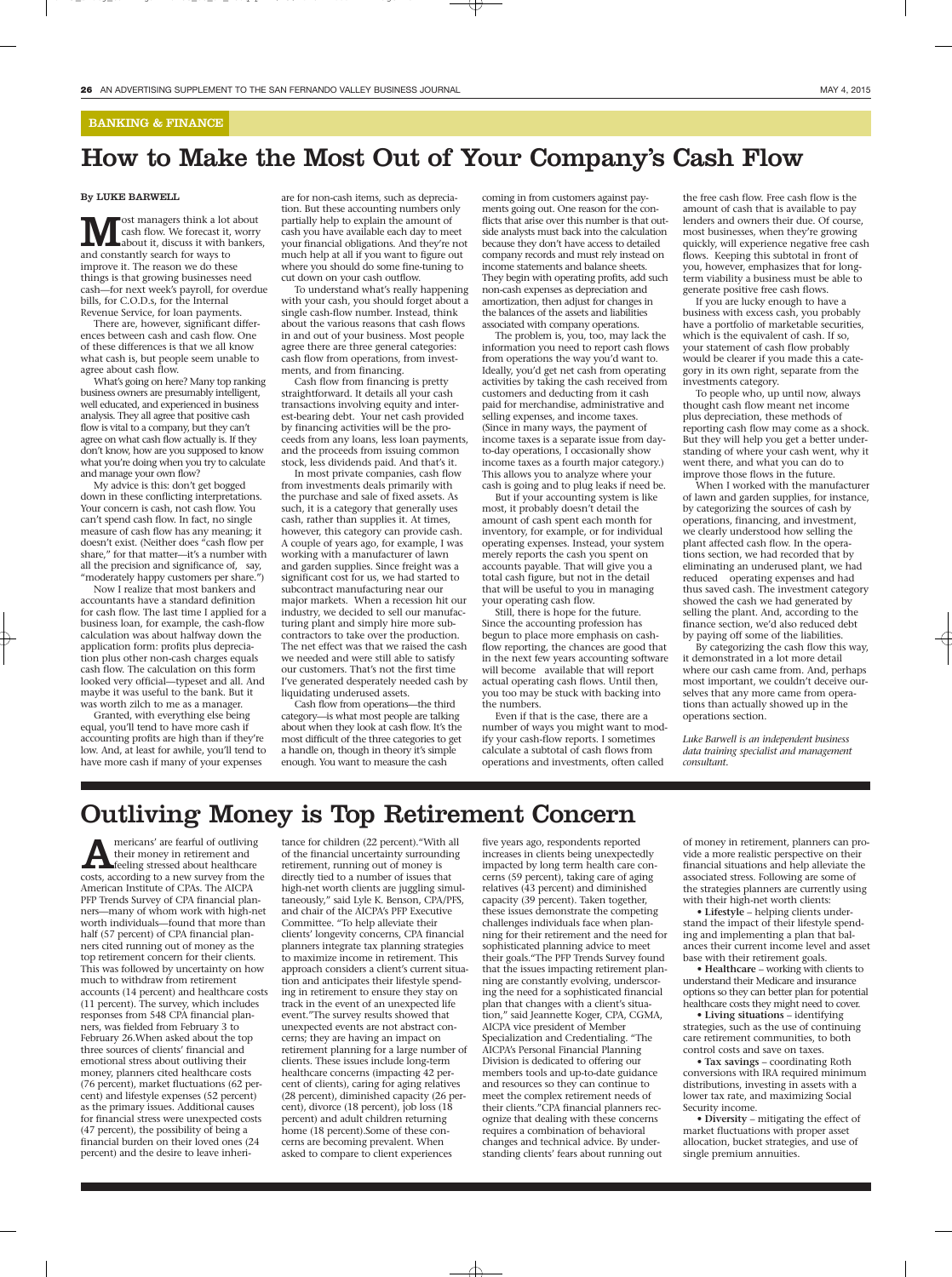

# **"It works for helping**

*—Zoey Van Jones, Owner of Zoey Van Jones Brow Studio* **shape up my expansion plans."**

Every day, small business owners across the country work hard to make their entrepreneurial visions a reality. For Zoey Van Jones of Zoey Van Jones Brow Studio,\* that meant making sure her expansion plans worked as hard as she did. Helping business owners like Zoey is why we created Wells Fargo Works. It's our commitment to small businesses everywhere. By delivering a wide range of products, resources, and guidance, we help businesses take the next step toward their goals. Welcome to Wells Fargo Works. Let's make it work for you.



WELLS **FARGC** 



\***Wells Fargo awarded Zoey Van Jones \$25,000 to help with her expansion plans.** © 2015 Wells Fargo Bank, N.A. All rights reserved. Member FDIC. (1246400\_14733)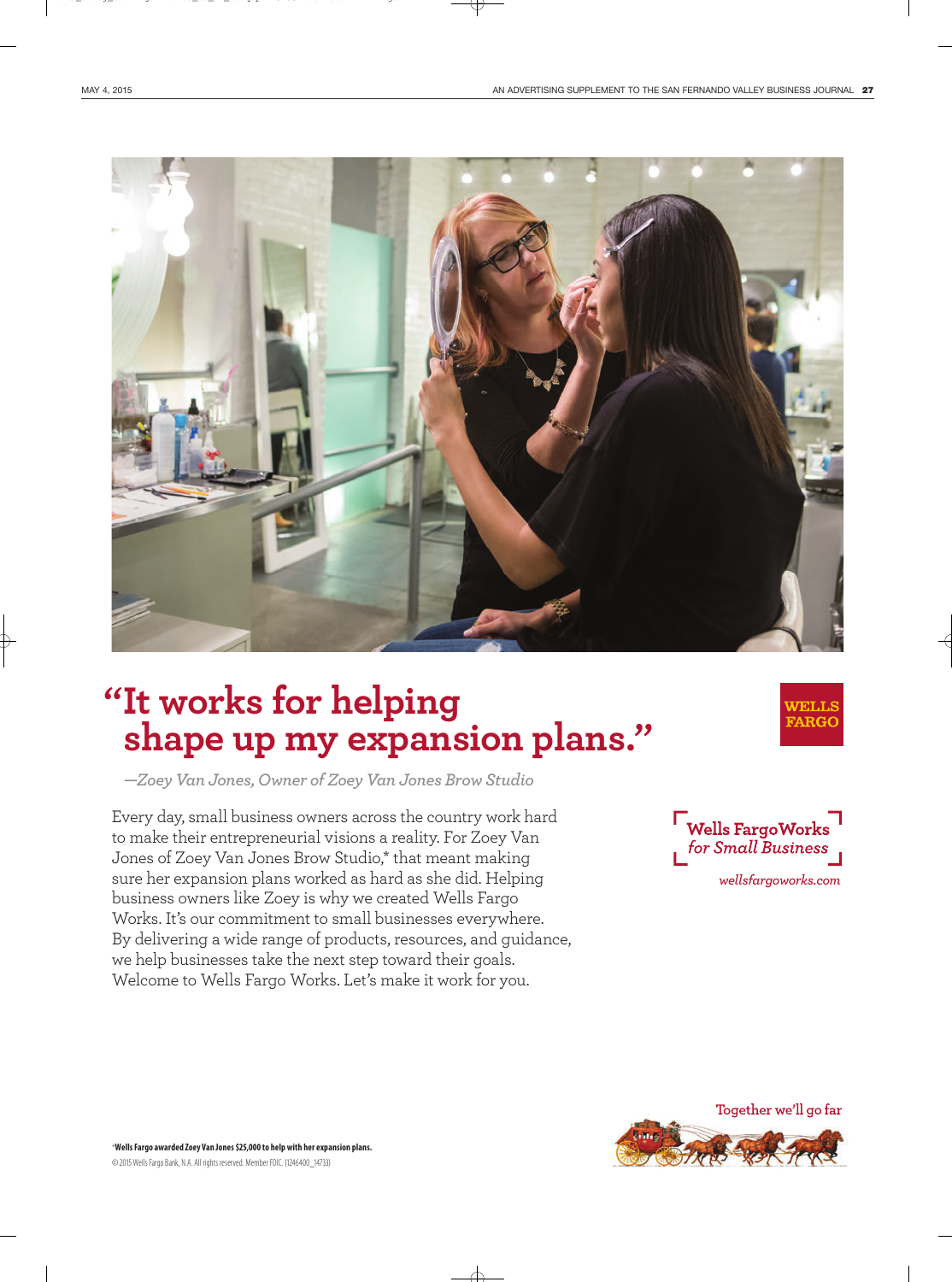#### BANKING & FINANCE

## One-in-Four Americans Victimized by Information Security Breaches

**C** ne-in-four Americans (25 percent)<br>fell victim to information security<br>breaches in the past year, accord-<br>ing to a new survey from the American fell victim to information security breaches in the past year, according to a new survey from the American Institute of CPAs (AICPA) conducted by Harris Poll. This represents more than double the number of people (11 percent) who reported being victimized in a similar survey taken just over a year ago. These widespread incidents, which can have dire consequences on the victims' finances and credit scores, are shifting Americans purchasing decisions and shopping habits, both online and off. The telephone phone survey of over 1,000 U.S. adults was conducted in March as part of the AICPA's education outreach for National Financial Capability Month.No age group is safe from personal information security breaches—regardless of their online activity. The survey showed that 34 percent of adults aged 55-64 fell victim to information security breaches in the last year, compared to the 22 percent of Millennials who are typically seen as being the most active age group on digital communications platforms among adults.

Cyber attacks not only put Americans' information at risk; these breaches can have an adverse effect on consumers' personal finances. According to the survey, one-in-five Americans (20 percent) said identity theft has negatively affected their credit score. In addition, one-in-four Americans (26 percent) reported that

their credit score prevented them from doing at least one thing in the past year, including obtaining a personal loan, a credit card, or a mortgage. Eight percent reported they were prevented from renting an apartment and five percent were unable to land a job because of their credit score. These numbers underscore the importance of the issue.

The survey also found that 86 percent of adults reported some concern in businesses' ability to safeguard customers' financial and other personal information, with a majority (51 percent) saying they are "extremely concerned" or "very concerned." The latter figure is up from 39 percent a year ago. Perhaps because digital communication and online payments are so ingrained in their daily life, fewer Millennials (42 percent) reported being extremely concerned or very concerned about businesses' abilities to protect their data, less than any other age group surveyed.

"The increase in data breaches affecting personal information has given consumers significant cause to be cautious about their activities, both online and off," said Ernie Almonte, chair of the AICPA's National CPA Financial Literacy Commission. "Data breaches have the potential to seriously affect consumers' finances and wreak havoc on their credit scores. The good news is that we are seeing Americans taking steps to safeguard

their information and reduce their susceptibility to these attacks."

The survey found more than four-infive (82 percent) Americans are shifting their purchasing behavior in the wake of increased cyber-attacks, a 13 percentage point increase (69 percent) from a year ago. Fifty-six percent said they are now using more cash and/or checks for purchases, and 40 percent have reduced their online presence—including turning off social media accounts or visiting fewer websites. In comparison, only 34 percent of Millennials have reduced their online presence in the wake of increase information security breaches, the least of any age group.

Protecting personal information has become a major concern. The AICPA's National CPA Financial Literacy Commission offers the following useful tips for keeping your financial information safe and protecting yourself against personal information security breaches:

**Be Proactive:** Reach out to your bank and credit card companies and ask what safeguards they have available, including fraud alerts and purchase limits. Many companies have these features available, but you may have to opt in.

**Avoid Shopping Using a Public Wi-Fi Connection:** It's generally a bad idea to transmit any personal data on a connection that isn't secure – including those in coffee shops and public places. An unsecure connection means hackers may be able to gain access to any personal information you share with the retailer and use it to make unauthorized purchases.

**Secure Your Credit Cards:** Make a list of all of your credit cards (including account numbers and emergency phone numbers of each issuer). Secure this information in a safe place. When you use your credit card in a restaurant or store, don't let it leave your sight.

**Avoid Clicking on Unknown Email Links:** Don't click on links in unsolicited emails or social media sites, even if they purport to be from trustworthy retailers, because they may take you to sites that are trying to collect information for identity theft. Instead, type the organization's website address into your browser's address bar or find it through a search.

**Follow up Quickly:** If your financial information has been compromised in any way, ask each credit bureau to place a fraud alert on your credit report. If your wallet or personal identification is stolen, immediately notify the police, your credit card providers, your bank and the three major credit reporting bureaus.

*You can find more financial tips on the AICPA's newly refreshed 360 Degrees of Financial Literacy website at 360Financialliteracy.org, as well as the AICPA's Feed the Pig website, which is designed for Americans aged 18-34.*

### Economic Gains Boost Lender Confidence and Increase Credit Availability

The credit card market continued to gain strength last year, with more new accounts and higher monthly purchase volumes across all risk categories, according to the American Bankers Association's latest Credit Card Market Monitor. These improvements come as the broader economy grew 5.0 percent in the third quarter of 2014 and 4.6 percent in the second quarter — the strongest six-month period of economic growth in over a decade.

The March 2015 Monitor, reflecting data from the third quarter of 2014, found that monthly purchase volumes increased across all risk categories, including a 5.2 percent

uptick for sub-prime accounts, a 2.6 percent increase for prime accounts and 1.2 percent growth for super-prime accounts. This rebound is consistent with the broader consumer picture at that time, with personal consumption expenditures growing 3.2 percent (nearly three times faster than in the first quarter of 2014) and retail sales continuing to improve. In addition, both the number of new accounts and the average line of credit extended to those accounts increased across all risk groups.

"These findings reaffirm the important relationship between credit markets and the broader U.S. economy," said Molly Wilkinson, executive director of ABA's

Card Policy Council. "The market trends we're seeing go hand in hand with a healthy economy as consumers continue to do a good job of managing their credit even as access to credit increases."

#### Average Credit Lines Picking Up Steam?

Among new accounts opened within the last 24 months, average credit lines increased across the board. This is particularly true for new prime accounts, which grew 2.3 percent — the fastest rate in over six years. Similarly, average credit lines for all accounts increased for both prime and super-prime accounts the first time both have increased simultaneously in four years. While average credit

#### Five Smart Uses for Your Tax Refund

Nearly eight out of 10 U.S. tax filers will receive a federal tax refund this year. As millions of Americans await reimbursement from Uncle Sam, the American Bankers Association has highlighted five tips for making the most of their tax refund.

"Smart use of your tax refund can start you on the path to long-term financial security," said Frank Keating, ABA president and CEO. "Instead of going on a spending spree, take a moment to evaluate your financial situation and decide on where those dollars will make the most difference."

ABA recommends the following tips for consumers looking to put their tax refund to good use:

Save for emergencies. Open or add to a high-yield savings account that serves as an "emergency fund." Ideally, it should hold

about three-to-six months of living expenses in case of sudden financial hardships like losing your job or having to replace your car.

Pay off debt. Pay down existing balances either by chipping away at loans with the highest interest rates or eliminating smaller debt first. Save for retirement. Open or increase

contributions to a tax-deferred savings plan like a 401(k) or an IRA. Where can you get one? Your bank can help set up an IRA, while a  $401(k)$  is employer-sponsored.

Put it toward a down payment. The biggest challenge that most first-time home buyers face is coming up with enough money for a down payment. If you intend to buy a new home in the near future, putting your tax refund toward the down payment is a smart move. Invest in your current home. Use your

refund to invest in home improvements that will pay you back in the long run by increasing the value of your home. This can include small, cost-effective upgrades like energyefficient appliances that will pay off in both the short and long term. If you have more substantial renovations in mind, your bank can help with a home equity line of credit.

For more tips and resources on a variety of personal finance topics such as mortgages, credit cards, protecting your identity and saving for college, visit aba.com/Consumers.

The American Bankers Association represents banks of all sizes and charters and is the voice for the nation's \$14 trillion banking industry and its two million employees. Learn more at aba.com.

lines for all sub-prime accounts fell by 0.6 percent in the third quarter, average credit lines increased for sub-prime accounts opened in the last 24 months — the fourth such increase in the last five quarters.

"Both banks and consumers are feeling better about the state of the economy, and many lenders are gaining confidence in consumers' ability to meet their financial obligations," Wilkinson said.

#### Consumers Continue to Open New Accounts?

New account volumes have steadily expanded across all risk categories over the last four years, including a 12.8 percent year-over-year expansion in the third quarter of 2014, and are now at their highest levels since the recession ended. This growth has been fueled primarily by prime and super-prime accounts over the past five years, but growth in new subprime accounts is up 21 percent compared to the same period a year ago.

"Access to credit is important for both consumers and the broader economy," said Wilkinson. "These findings provide strong evidence that the market is growing in a healthy and sustainable way."

*The American Bankers Association Credit Card Market Monitor is a quarterly report that provides key statistics on industry trends and relevant economic factors affecting the industry.The credit card data used in the report is taken from a nationally representative sample provided by Argus Information Services LLC. Credit card data are presented as national averages for all accounts based on actual credit card account information. Results of this and all previous reports can be found at www.aba.com.*